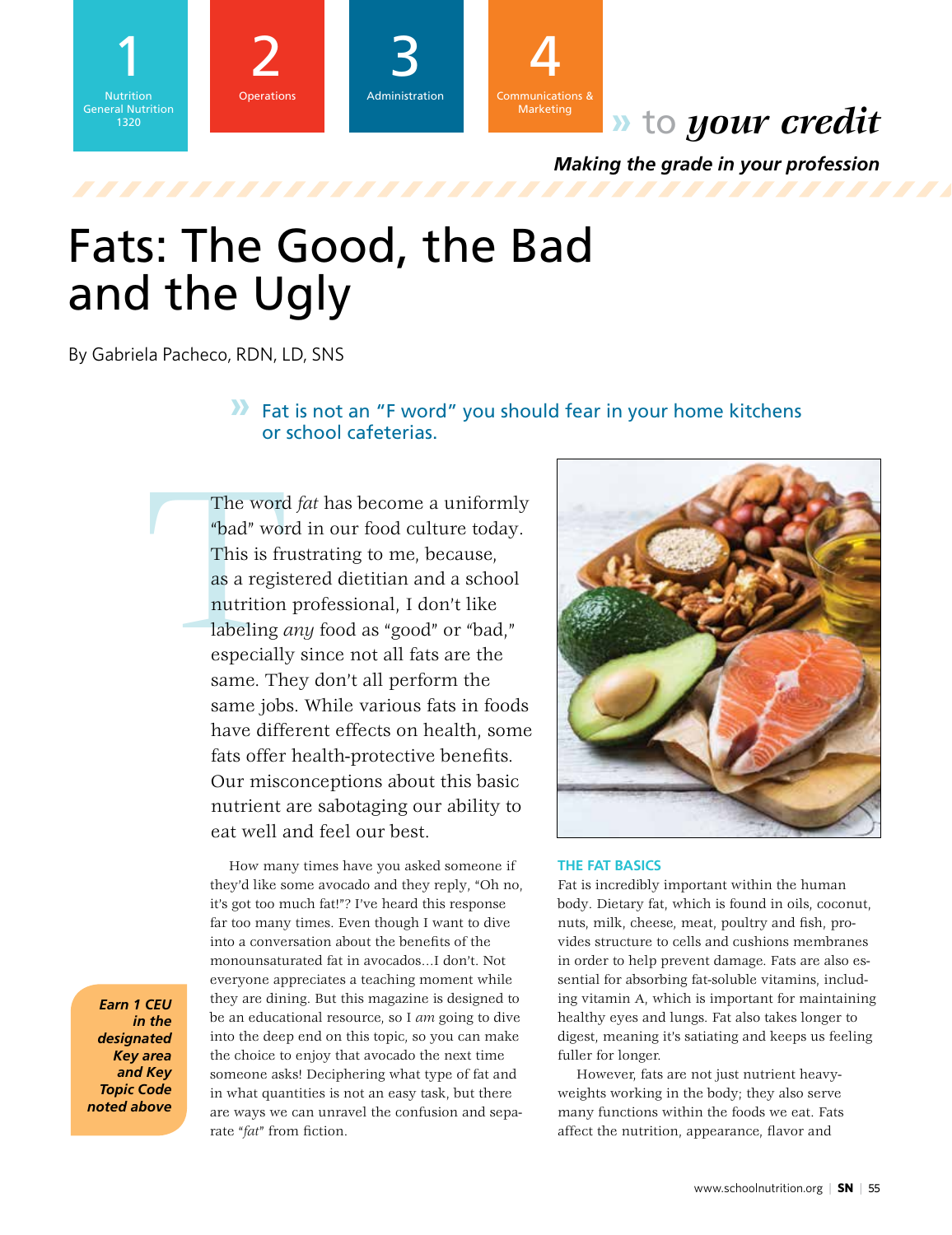melting points of various foods. Fats also create emulsions, which can be essential to the satisfying "mouth feel" of products like salad dressings, mayonnaise and ice cream, as well as serve as an efficient mode of heat transfer while cooking.

#### **THE FAB FIVE**

There are five major dietary fats: *saturated fats, trans fats, monounsaturated fats, polyunsaturated fats* and *cholesterol.* Each has its own unique chemical structure and physical properties. For example, saturated and trans fats tend to be more solid at room temperature (think butter or coconut oil) while monounsaturated and polyunsaturated fats tend to stay as liquids (vegetable oils). The healthiest fats include monounsaturated and polyunsaturated (more on these later).

All fats have the same number of calories, and they are more calorie-dense (providing nine calories per gram) than carbs or protein (which provide four calories per gram). Health experts generally recommend replacing dietary items containing saturated fats and trans fats with those that have monounsaturated and polyunsaturated fats, while still maintaining a nutritionally-adequate diet. Keep in mind that your own body makes its own fat from taking in *excess calories,* not just calories from fat. Too many calories from any source can end up as stored fat.

*Trans fats* are the worst type of fat for the heart and blood vessels, because they can raise bad LDL and lower good HDL cholesterol levels. They've also been linked to inflammation in the body, which can increase risks of heart disease, stroke, diabetes and other chronic conditions. Partially hydrogenated oil is a common source of trans fats. This type of oil has been commonly used by food manufacturers in the production of such items as margarine, peanut butter, baked goods



and processed snack products, although the industry has worked to eliminate or reduce this ingredient in recent years. Trans fats are also naturally found in beef fat and dairy fat, albeit in small amounts.

*Saturated fats* are primarily found in animal products, including dairy, although they are seen in certain plant foods, as well, such as coconut and palm products, plus some nuts. A diet rich in saturated fats can raise bad cholesterol levels and some recent reports note a link between consumption of saturated fats and heart disease.

People are often terrified of saturated fat, but when it is obtained from healthy sources, in moderation, like grass-fed butter and coconut oil, it provides the body much-needed fuel. The reason coconut oil has a bad rap is because like butter and lard, coconut oil is solid at room temperature with a long shelf life and the ability to withstand high cooking temperatures. But there may be a saving grace –coconut oil's saturated fat is made up mostly of medium-chain triglycerides or MCTs, which your body handles differently than the longer-chain fats in liquid vegetable oils, dairy, and fatty meats.

As for grass-fed butter, its nutrition is notably higher in many nutrients than butter from cows that are fed grain-based diets. Studies have shown that the milk from grass-fed cows is significantly richer in fatty acids and fat-soluble vitamins.

Your body (primarily the liver) makes 75% of the *cholesterol* in your body. The rest comes from the foods

you eat, even though cholesterol is not technically classified as a dietary fat. Only animal-based foods (such as meat, cheese and egg yolks) contain cholesterol. While cholesterol is found in every cell of body and serves a useful purpose, if you have too much cholesterol in your blood, it can combine with

other substances to form plaque, which sticks to, and builds up on, the walls of your arteries.

If you're eating a diet high in animal-based foods, it's safe to assume that you're at risk for the negative effects of both saturated fat and cholesterol. A growing body of research suggests that when it comes to dietary fat, you should focus on eating healthy fats and avoid unhealthy fats as much as possible. But I can't stress enough that just because something is supposed to be good for you, or better than other alternatives, how much you eat makes a difference in caloric intake.

#### **POLY & MONO**

The two fats best for health are *polyunsaturated* and *monounsaturated*. These aren't just "less bad" than other types of fats—when consumed in moderation, as a part of a healthy diet, these fats offer a variety of health benefits.

When it comes to *polyunsaturated fats,* look for:

**Omega-3 Fats—**Omega-3 fatty acids are a type of polyunsaturated fats that are found in both plant and animal foods. They can slightly lower blood pressure, slow the buildup of plaque in the arteries and reduce the risk of developing an irregular heartbeat.

**Omega-6 Fats—**Omega-6 fatty acids appear in high concentrations in a number of "popular" foods, such as vegetable oil, dairy, eggs, chicken, pork, beef, some fast food items and many baked goods. These polyunsaturated fats are often used to help lower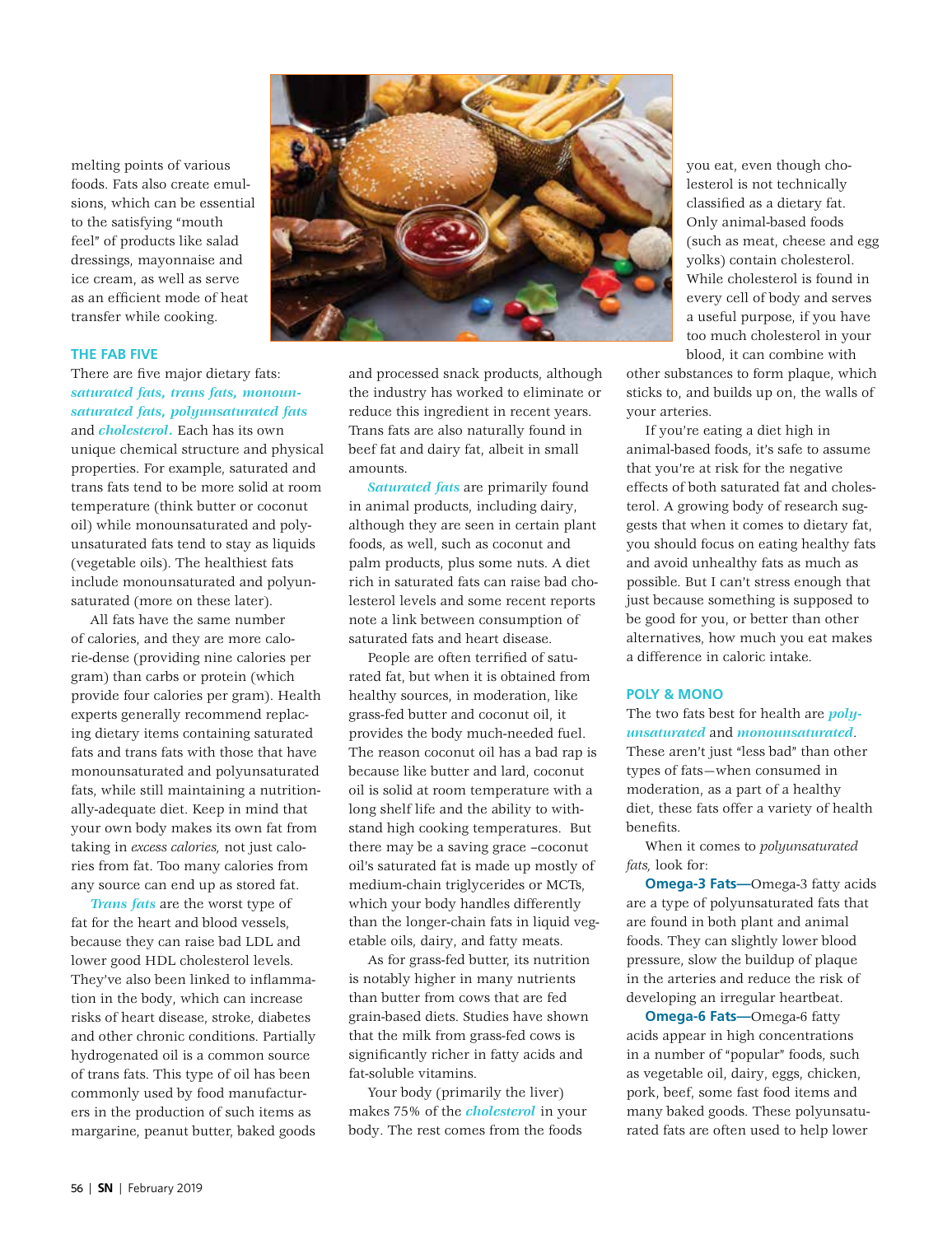the risk of heart disease by decreasing "bad" cholesterol and increasing "good" cholesterol. Because of society's dependence on highly processed foods, however, most people actually eat too many omega-6 fats, which can increase inflammation within the body, with its own set of risks.

Other foods rich in polyunsaturated fats include fish like salmon or tuna, walnuts, canola and other plant oils, ground flaxseed and eggs from chickens fed a diet high in omega-3s.

**Monounsaturated fats** can improve blood cholesterol levels, which can decrease your risk of heart disease. These can also improve the function of your blood vessels. Foods to eat include nuts, olive oil, avocado and natural peanut butter.

Everyone's dietary needs are different, based on many factors. And it is simply not enough to add foods rich in unsaturated fats into a diet overflowing with unhealthy foods and fats. Making healthful swaps—baked potatoes for French fries or avocado for creamy dressings—will help you add more healty fats into your diet.

#### **FAT IN SCHOOL MEALS**

Nutrition standards for school meals are expected to follow the lead of the *Dietary Guidelines for Americans,* recommendations issued every five years by the U.S. Departments of Agriculture and Health and Human Services. These guidelines are based on current nutrition science and advise consumers to ingest more whole grains, fruits and vegetables, moderate amounts of protein and carbohydrates and small amounts of sugar and fat. The Healthy Hunger-Free Kids Act of 2010 led to the first update in 15 years to the nutrition standards for school meals, reflecting the recommendations of the *Dietary Guidelines.* 

The challenge for school nutrition professionals, at least in the beginning of the transition, was meeting the nutritional requirements, while appealing

| <i>n</i> the test<br><b>Nutrition</b><br><b>General Nutrition</b><br>1320                                                             | SAVE A<br>STAMP!<br>You can take this<br>test online and<br>pay by credit card.            |                                                      |  |
|---------------------------------------------------------------------------------------------------------------------------------------|--------------------------------------------------------------------------------------------|------------------------------------------------------|--|
| Go to: www.schoolnutrition.org/OnlinePDAs<br>"Fats: The Good, the Bad and the Ugly"<br>Completion of this test, with a passing score, |                                                                                            |                                                      |  |
|                                                                                                                                       |                                                                                            | will count as 1 Continuing Education Unit (CEU) in   |  |
|                                                                                                                                       |                                                                                            | Key Area 1, Nutrition, General Nutrition, Code 1320. |  |
| (Please Print)                                                                                                                        |                                                                                            |                                                      |  |
|                                                                                                                                       |                                                                                            |                                                      |  |
| Name:                                                                                                                                 |                                                                                            |                                                      |  |
| SNA Member Number: __________                                                                                                         |                                                                                            |                                                      |  |
| Address: _                                                                                                                            |                                                                                            |                                                      |  |
| City / State / Zip:                                                                                                                   |                                                                                            |                                                      |  |
|                                                                                                                                       |                                                                                            |                                                      |  |
| Email:                                                                                                                                |                                                                                            |                                                      |  |
| 1. Fat-soluble vitamin A is important for                                                                                             | 6. Trans fats have been linked to inflamma-                                                |                                                      |  |
|                                                                                                                                       | tion in the body, which can increase the risks                                             |                                                      |  |
| l liver cleanses                                                                                                                      | of.                                                                                        |                                                      |  |
| $\perp$ reducing joint paint                                                                                                          | heart disease                                                                              |                                                      |  |
| $\Box$ healthy eyes and lungs                                                                                                         | stroke<br>diabetes                                                                         |                                                      |  |
| $\Box$ digestive health                                                                                                               | all of the above                                                                           |                                                      |  |
| 2. Fats usually digest quickly in the body.                                                                                           |                                                                                            |                                                      |  |
| True                                                                                                                                  | 7. Cholesterol is not technically classified as                                            |                                                      |  |
| False                                                                                                                                 | a dietary fat.                                                                             |                                                      |  |
|                                                                                                                                       | True                                                                                       |                                                      |  |
| 3. Saturated fats tend to be more ______ at<br>room temperature.                                                                      | False                                                                                      |                                                      |  |
| l solid                                                                                                                               | 8. The two best fats for health are:                                                       |                                                      |  |
| runny                                                                                                                                 | Supersaturated and hypersaturated                                                          |                                                      |  |
| pungent in flavor                                                                                                                     | Hyposaturated and hypersaturated                                                           |                                                      |  |
| bitter                                                                                                                                | Polvunsaturated and monounsaturated                                                        |                                                      |  |
|                                                                                                                                       | Trans fats and cholesterol                                                                 |                                                      |  |
| 4. Fats provide _____ calories per gram.                                                                                              |                                                                                            |                                                      |  |
| four                                                                                                                                  | 9. Nutrition standards for school meals are<br>expected to follow the philosophies in "Eat |                                                      |  |
| seven                                                                                                                                 | Pray Love."                                                                                |                                                      |  |
| eight<br>nine                                                                                                                         | True                                                                                       |                                                      |  |
|                                                                                                                                       | False                                                                                      |                                                      |  |
| 5. Saturated fats are found in foods like                                                                                             |                                                                                            |                                                      |  |
| butter, nuts, dairy or coconut.                                                                                                       | 10. Children need adequate calories and<br>nutrients to maintain their rapid growth.       |                                                      |  |
| True                                                                                                                                  | True                                                                                       |                                                      |  |
| False                                                                                                                                 | False                                                                                      |                                                      |  |
|                                                                                                                                       |                                                                                            |                                                      |  |

#### **TEST COMPLETION & SUBMISSION DETAILS**

To earn 1 Continuing Education Credit (CEU) toward SNA's Certificate/Credentialing programs for this<br>professional development article (PDA) test, you must achieve a passing score and the issue date<br>(**February 2019**) must n mum of three (3) PDAs per year is allowable for SNA's Certificate in School Nutrition program. There is no maximum of passing PDAs for those with the SNS Credential, submitted within the three-year period.

**To pay by check:** Mail this completed form before your expiration date. Include \$11 (SNA Members) or (non-members) for processing to: SNA, Attn: PDA, PO Box 759297, Baltimore, MD 21275-9297. Do not send cash!

**To pay by credit card:** Pay for and take the test online at **www.schoolnutrition.org/OnlinePDAs**. Processing fees for tests completed online are \$9 (SNA Members) or \$15 (non-members). *Due to administrative costs, refunds will not be made for any reason.*